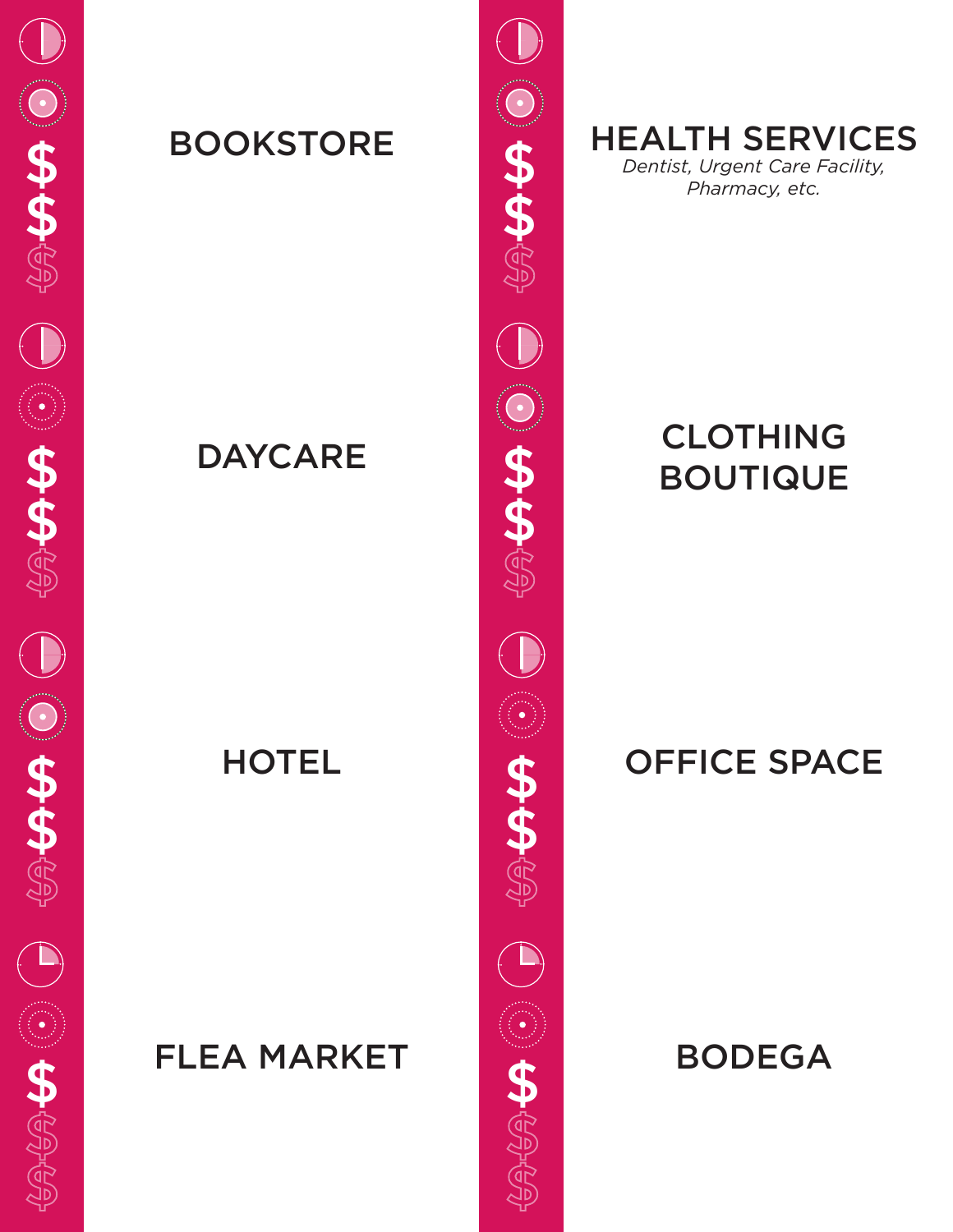\$ JITNEY STAND \$

## BUSINESS INCUBATOR SPOP-UP SHOPS

TAX ABATEMENT FOR NEW **BUSINESSES** 

# ZIPLINE TO DOWNTOWN



STAPLE SHOPS & **SERVICES** 

*Landromat, Home Improvment Store, Shoe Store, etc.*

# **TEMPORARY** STREET VENDORS/ **TRUCKS**

SKATING THE HILLS RACING EVENT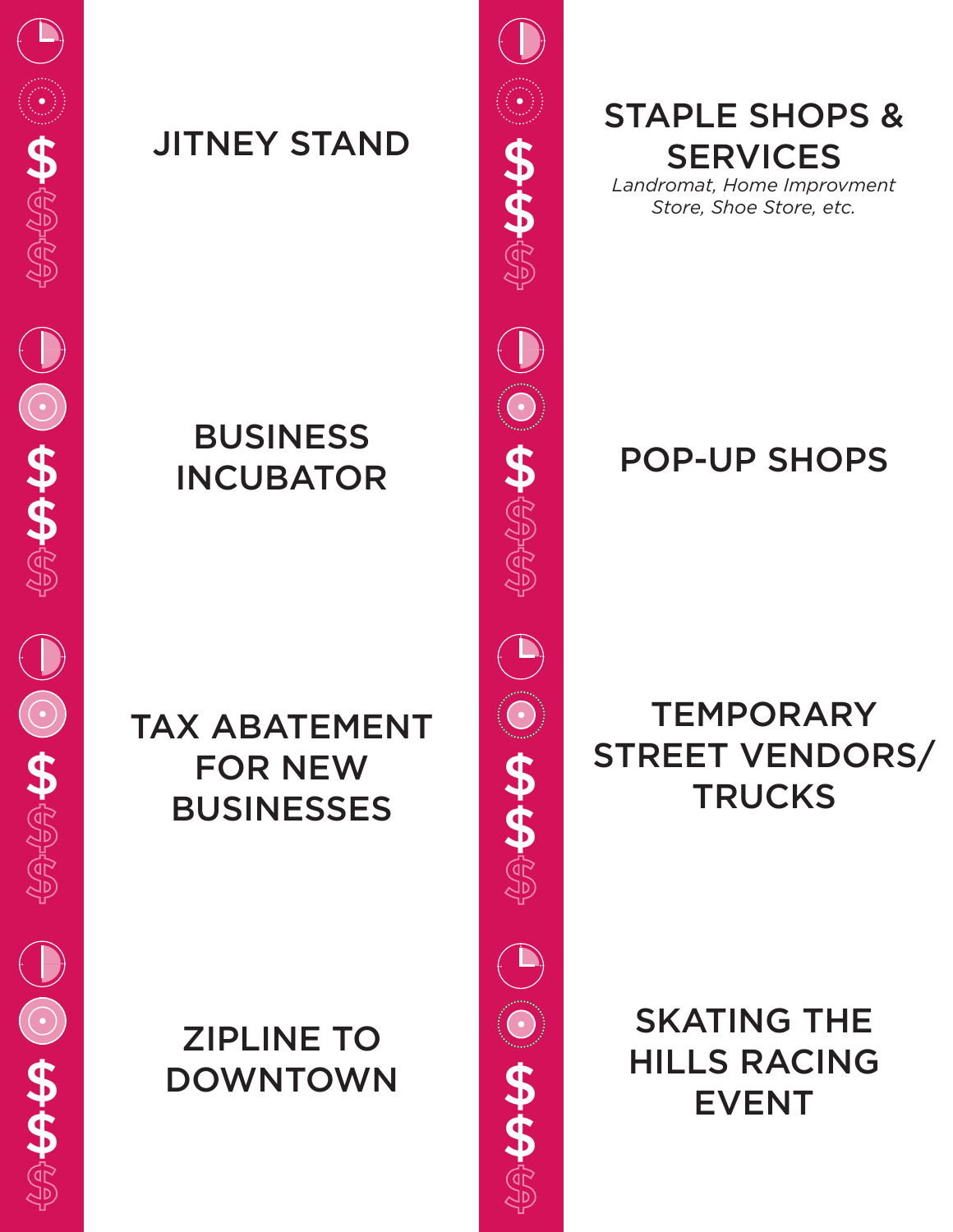

### CENTRE AVE SCAVENGER HUNT

# TARGETED BUSINESS RECRUITMENT

# UPSCALE RESTAURANT

# SOUL FOOD RESTAURANT



BALANCE OF LOCAL & NATIONAL **BUSINESSES** 

**ASSISTANCE** FOR SMALL **BUSINESSES** 

## FAMILY FRIENDLY RESTAURANT

INTERNATIONAL CUISINE CLUSTER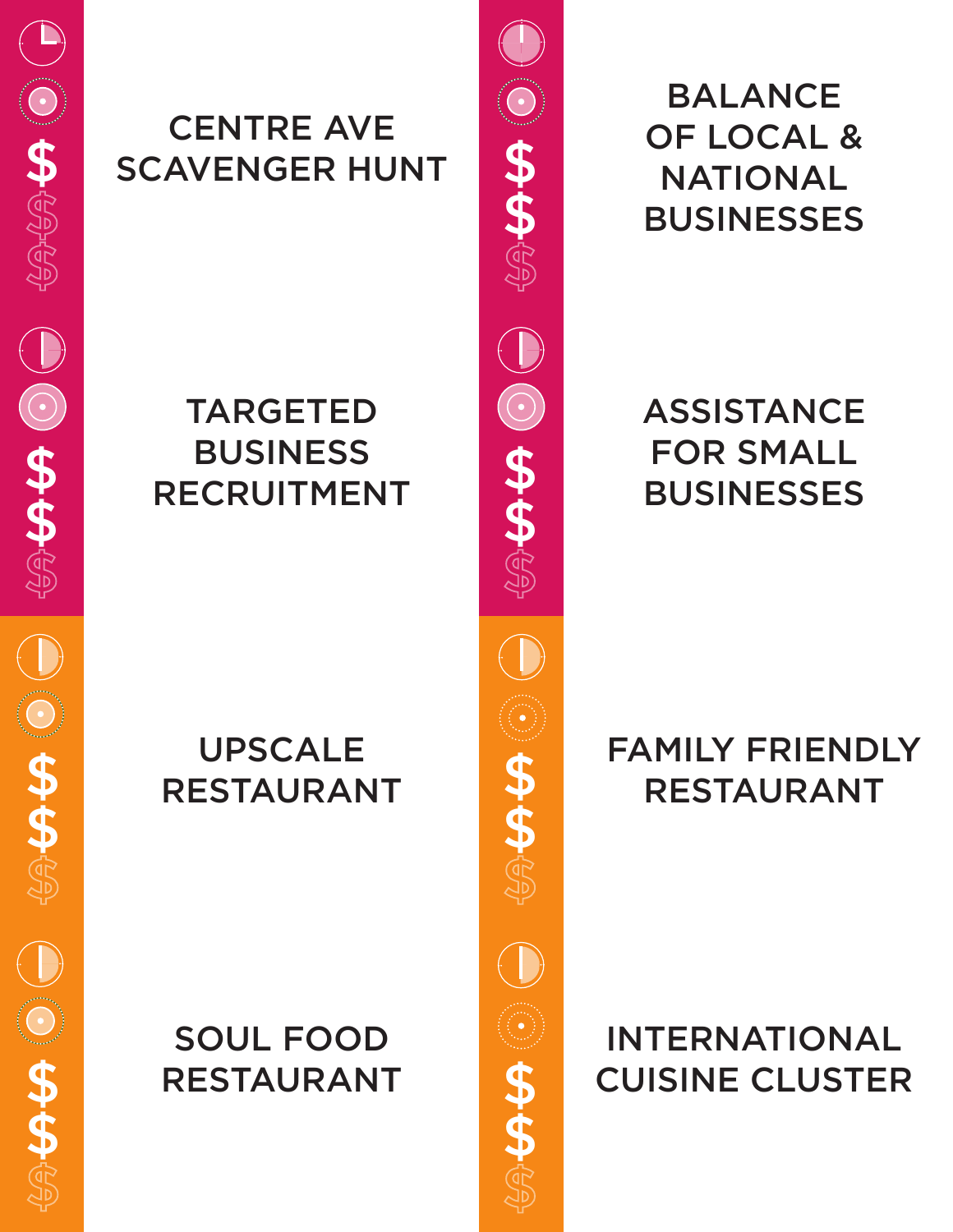### FRESH FOOD ESH FUUD<br>MARKET SPORT SPORT SHOP

## ICE CREAM/ CANDY STORE

**CAFE** 

#### WHAT'S YOUR IDEA? WHAT'S YOUR IDEA?



### **BAKERY**

#### WHAT'S YOUR IDEA?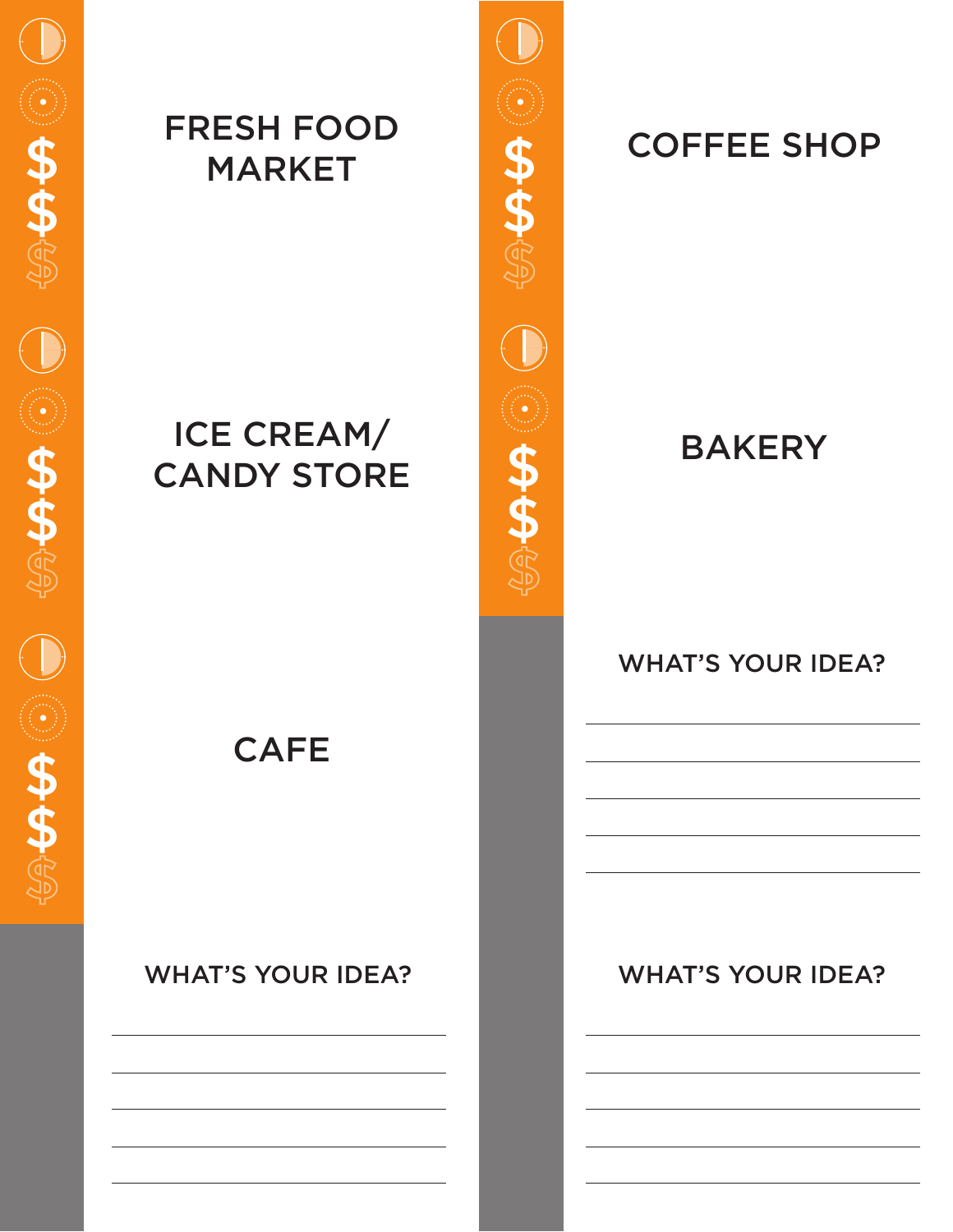DANCE CLUB **GALLER** JAZZ CLUB

#### WHAT'S YOUR IDEA? WHAT'S YOUR IDEA?



#### MOVIE THEATER PERFORMANCE VENUE *Art, Music, Plays, etc.*

### BARS **COMEDY CLUB**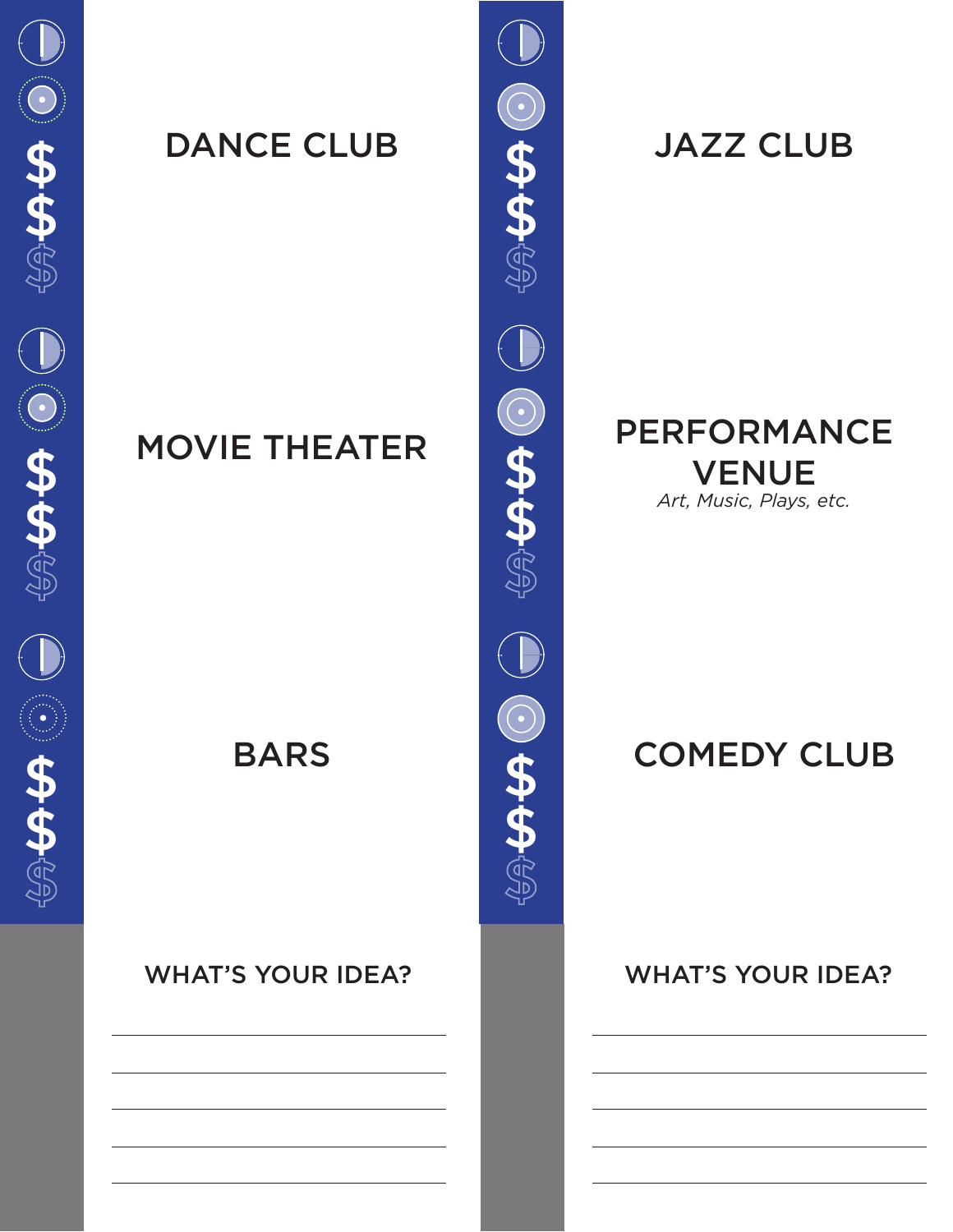#### \$ FESTIVALS & \$ PARADES

### CONTINUING EDUCATION PROGRAMS

# **CULINARY** \$ SCHOOL \$



# **TEEN** DEVELOPMENT **CENTER**

# CONDOS INFILL HOUSING

### TASTE OF THE HILL FOOD FESTIVAL

# RIB COOKOFF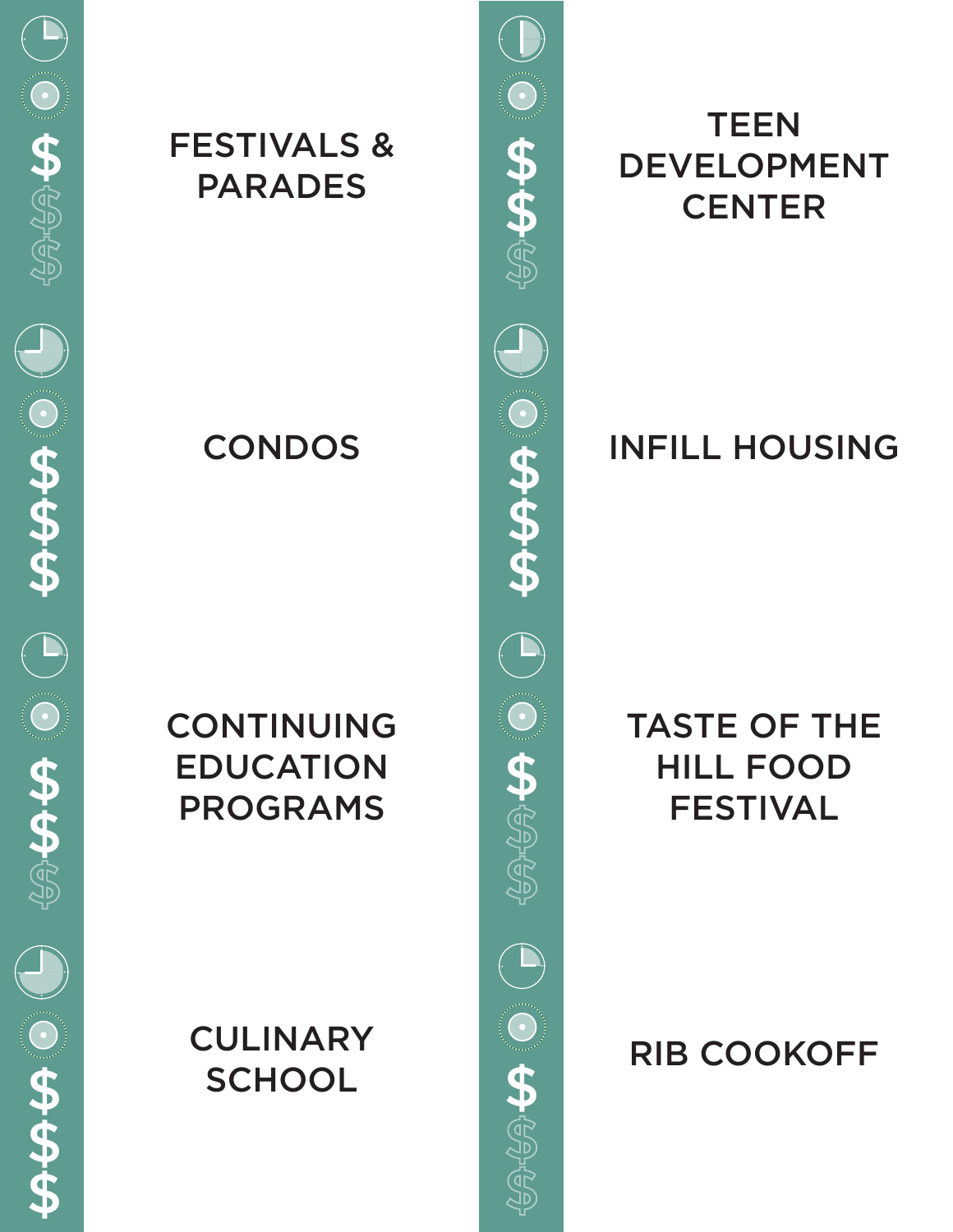### LIVE/WORK STUDIO

### REGULAR STREET CLEAN UP

# STREET TREES

FACADE IMPROVEMENT PROGRAM



# **NEIGHBORHOOD WATCH**

CIVIC PLAZA *with seating, chess, benches, etc.*

### **BIKE** INFRASTRUCTURE

WAYFINDING & HISTORIC SITE SIGNAGE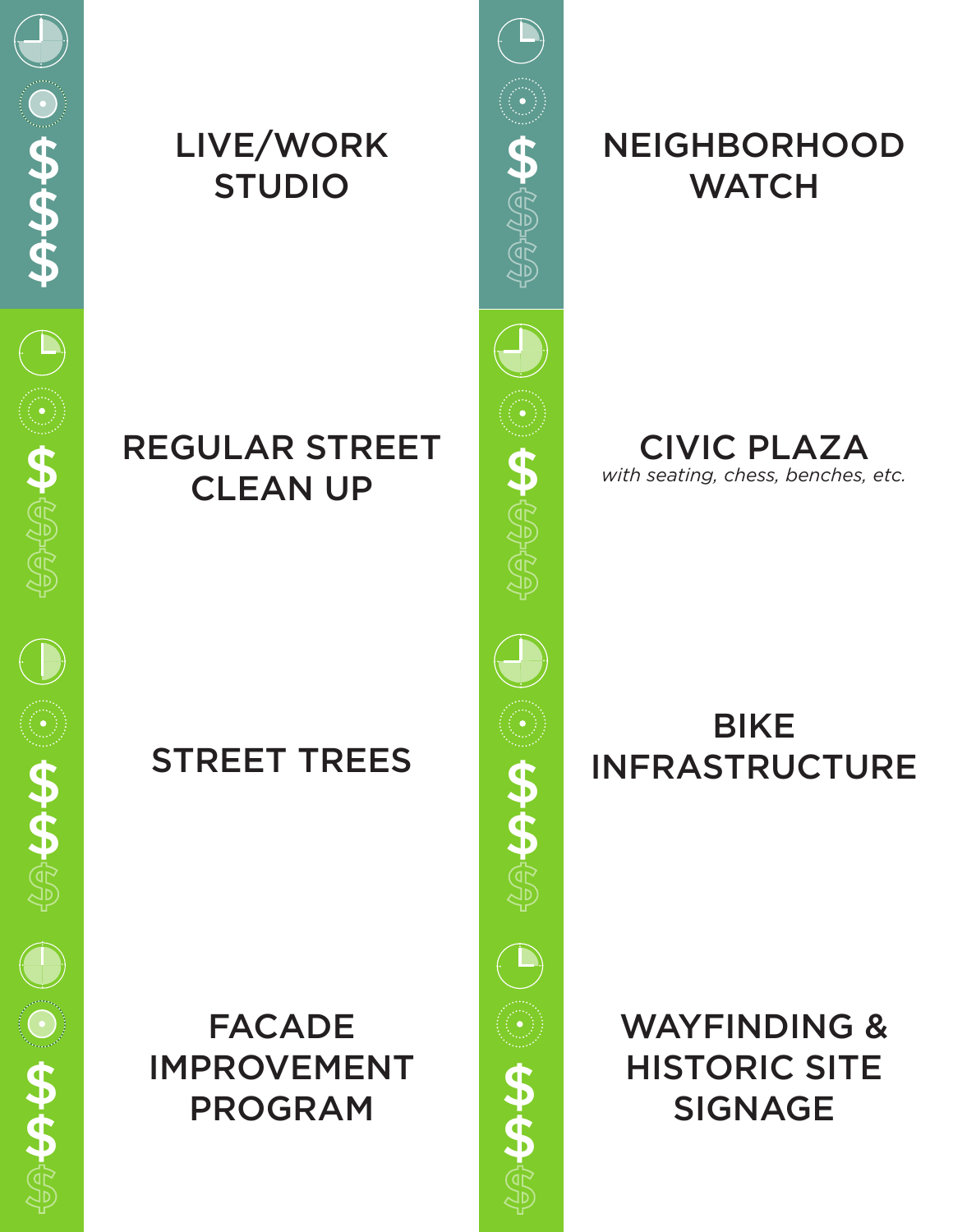

#### GRAND ENTRANCE \$ \$

### RECREATIONAL EVENTS

# **COMMUNITY** GARDEN/EDIBLE PARK



# SIDEWALK **CULTURE**

### PARKS **DESIGNATIONS TRAIL**

# BIKE RENTALS

ICE SKATING/ ROLLER SKATING RINK